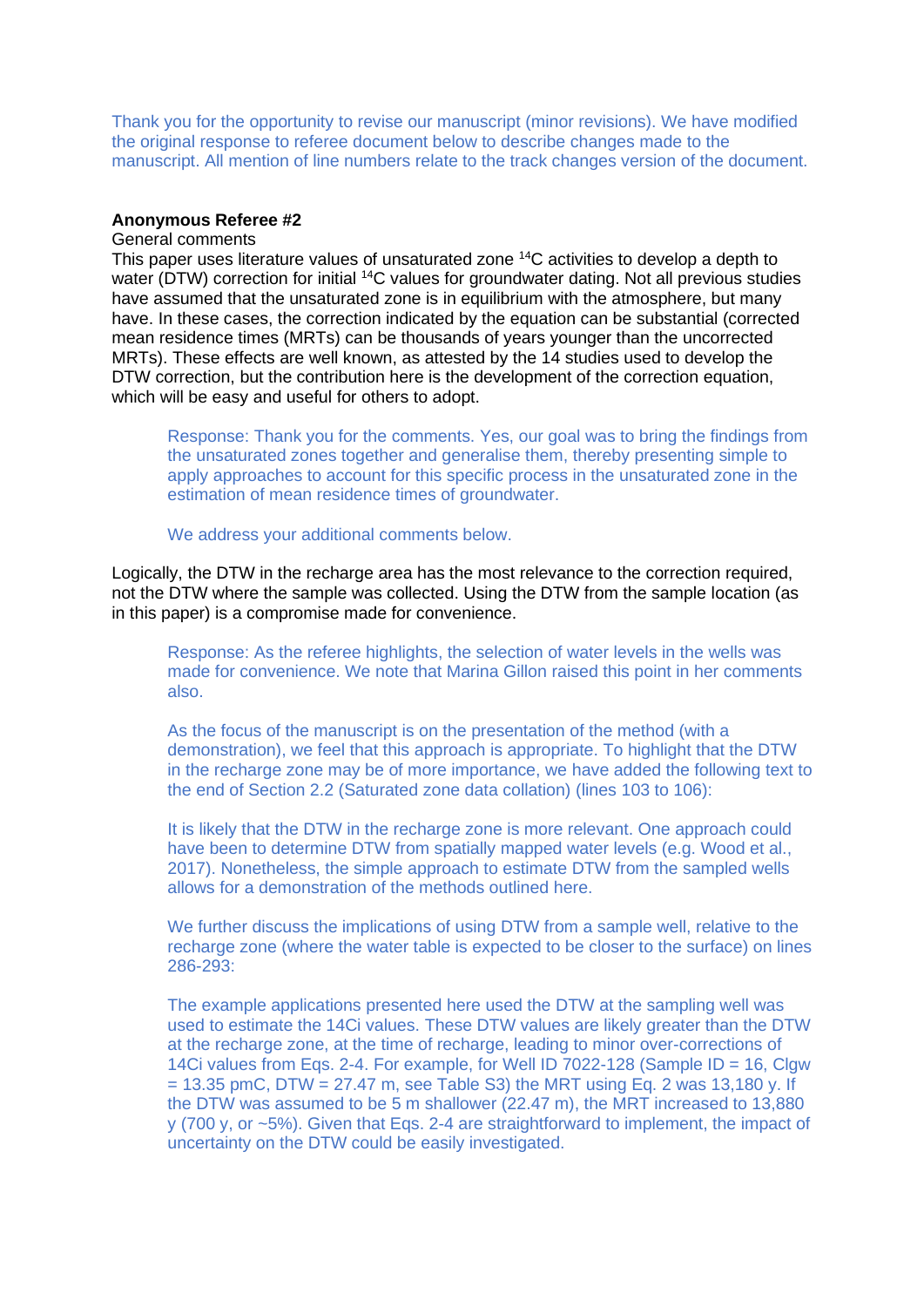The paper makes the implicit assumption that only the residence time in the saturated zone is of interest. Time spent passing through the unsaturated zone in the recharge zone presumably is assumed to be negligible or of no interest (which of these is not specified as this issue is not mentioned in the paper).

Response: It is true that groundwater recharge is not instantaneous. However, the timescales of infiltration through the unsaturated zone is likely to be a few weeks to a few years, which is short relative to the several thousand-year time frame of 14C residence times that are typical of many aquifers. This point is made on lines 152- 154:

The calculation of MRTs ignores the time taken for water to infiltrate through the unsaturated zone. The timescales of infiltration are expected to be on the order of a few weeks to a few years, which is short relative to the several thousand-year timeframes of 14C-based MRTs.

The authors have adopted a very simplified MRT estimation procedure, which they label "conventional". It is hardly conventional, since it ignores (1) the recent history of  $14C$  activity in the atmosphere due to nuclear weapons testing (instead they assume a uniform atmospheric activity), (2) the input of  $14C$ -free carbon from the aquifer matrix (i.e. they assume q = 1), and (3) groundwater dispersion producing a distribution of residence times in the sample (in effect assuming piston flow). I think it could be described better as "simplified". However, as an exercise to illustrate the application of the correction equation it is reasonable.

Response: The use of the term 'conventional' to describe the assumptions highlighted by the referee is commonplace in hydrogeology. To address this comment, the phrase "so-called" has been inserted into the first description of conventional ages and add an additional reference clarify our use of 'conventional' in this context. The relevant sentence in paragraph two of the introduction (lines 41-43) now read:

This approach yields so-called conventional radiocarbon ages in years Before Present (BP) where 1950 AD = 0 years BP (Clark and Fritz. 1997; Plummer and Glynn, 2013; Cartwright et al., 2020).

The paper is well organised and succinct, but possibly too succinct in parts making it unnecessarily difficult to understand. (e.g. The caption of Fig. 6 is very unhelpful. The symbol  $A_0$  from the caption is not used in the text.)

Response: A0 was replaced with Ciq (to be consistent with the text). To ensure that the purpose of Figure 6 is clear, the caption for Fig. 6 was revised to:

Figure 6: Maximum difference in calculated MRT (y) where Ciq on the x-axis is used, relative to the case where it is assumed to be 100 pmC. Secondary x-axis shows indicative water depths that correspond to 14Ciq values shown on the lower x-axis according to Eq. 2.

However, the paper is generally clearly written with few technical or detail corrections needed. It is suitable for the journal and has no unnecessary or overlong sections. The references are appropriate. The data set is sufficient to support the discussion and conclusions. Title and abstract are satisfactory. I think the paper should be published after minor revision.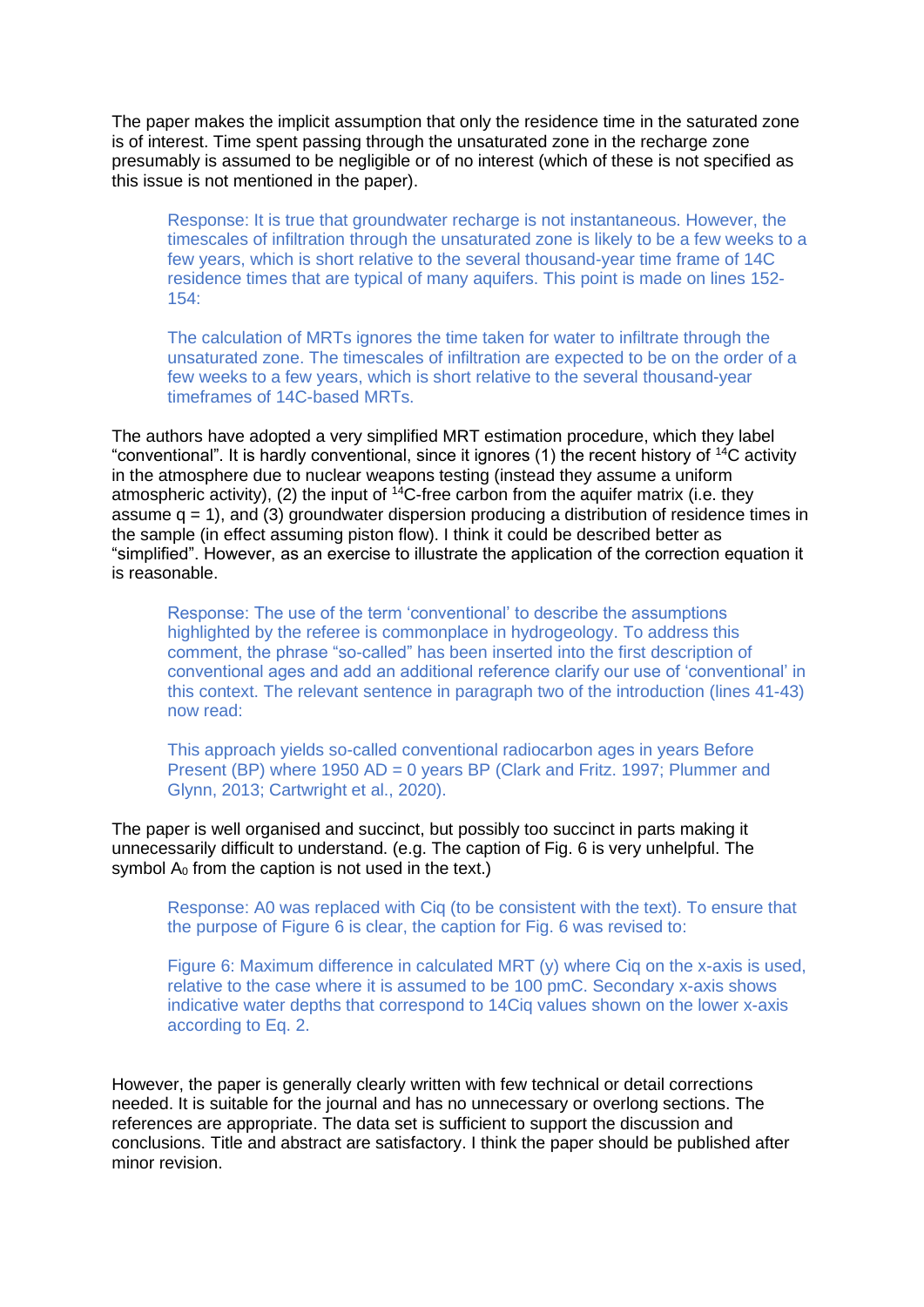Response: We thank the reviewer for their comments on our manuscript.

# Specific comments

L124-125. Not sure what this sentence means. "However, owing to the relatively small sample size, the data was included in the fitting process independent of the year in which it was collected." Does this mean that no account was taken of the actual <sup>14</sup>C input function?

Response: The reviewer is correct. The paragraph in question identifies difficulties in accurately estimating what the actual <sup>14</sup>C input function might be (i.e. it will differ from atmospheric concentrations). Thus, our fitting process did not account for the year that the sample was collected in. The sentence now reads as:

Line 128-130: Owing to the abovementioned complexities, the sample date was not taken into account in the fitting process.

L134-139. I would like to see the simplifying assumptions in itemised form (1, 2, 3)

Response: Changes made. The simplifying assumptions are itemised in the manuscript. See paragraph from line 140.

# **Review by Marina Gillon**

## General comments

The authors propose a simple method to determine the initial carbon-14 activity of groundwater for <sup>14</sup>C-dating of groundwater, using an empirical relationship between the depth and  $A^{14}C$  of  $CO_2$  in the unsaturated zone. This approach is very interesting as the role of the unsaturated zone can be taken into account even when data of the unsaturated zone are not available.

Response: Thank you. We expect that the simple equations provided here will be useful to account for the unsaturated zone, even when data are not available.

I have four main remarks and questions: (numbers, i.e. (1), below added by manuscript authors)

(1) The relationship between depth and  $A^{14}C$  of  $CO<sub>2</sub>$  in the unsaturated zone have been determined from data measured after nuclear tests. Is it reasonable to use this approach for water recharged before nuclear tests?

## Response:

Prior to nuclear testing,  $^{14}$ C activities in the atmosphere were  $\sim$ 100 pmC. Now, in the post-peak times, atmospheric activities are on the order of ~105 pmC (e.g. Hua et al., 2013). The analyses can be performed, but as with the case of all approaches, users of the techniques should take care with interpreting results.

The following has been added to highlight the point above (lines 194-195):

As with the application of other correction schemes, care should be taken in interpreting MRTs determined using of Eqns. 2-4 to determine 14Ci values.

(2) The evolution of  $A^{14}C$  of  $CO<sub>2</sub>$  in the unsaturated zone is in part linked to gas-water-rock interactions (and organic matter for some sites). These interactions modify both A<sup>14</sup>C and  $\delta^{13}$ C of CO<sub>2</sub>. Several correction models in carbonated aquifers use the  $\delta^{13}$ C of soil CO<sub>2</sub>. Isn't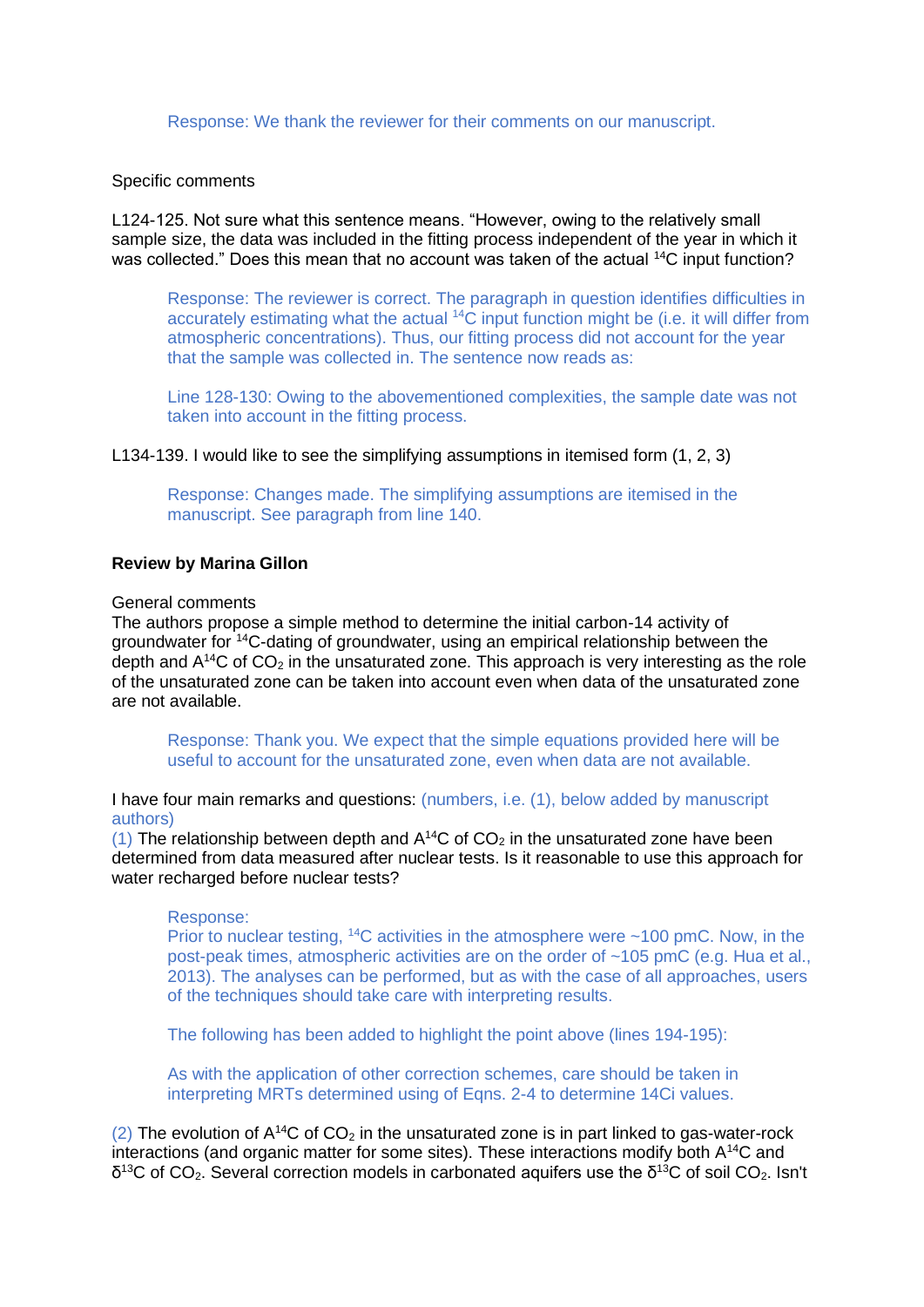there a risk of over-correction of the effect of water-carbonate interactions if the  $A^{14}C_i$  is already modified in the unsaturated zone and no the  $\delta^{13}C$ ? Use the  $\delta^{13}C$  of CO<sub>2</sub> for the groundwater level depth (as for  $A^{14}C$ ) would probably avoid this problem, which means that a relation between depth and  $\delta^{13}$ C of CO<sub>2</sub> would also necessary.

Response: The approach that we discuss here is independent of the subsequent corrections for addition of 14C-free C from the aquifers that is typically due to closedsystem calcite dissolution. In many cases, the use of 13C to calculate the extent of dilution with 14C-free carbon is problematic (due to: the calcite 13C being poorly constrained; uncertainties in the 13C of recharge; and other processes such as opensystem calcite dissolution, methanogenesis, and/or input of geogenic CO2). In some cases, those processes lead to over-corrected 14C residence times. We highlight the fact that profiles of d13C with depth have been shown to be near-vertical (lines 130- 133).

Additionally, while many of the unsaturated zone studies also included δ13C measurements, these data were not utilised here as  $δ13C$ -depth profiles have been shown to be almost vertical with depth (e.g., Walvoord et al., 2005; Wood et al., 2017), containing little additional information

(3) The depth of groundwater level used in the calculations is important due to the depth of water level in the borehole where water is collected is not necessary the same of groundwater level in recharge area (especially for confined aquifers) and varies in time. Authors talk rapidly of this problem, in the last part of paper. Perhaps, authors should talk about it earlier in the text, and justify their choice of groundwater level for their sites (at the sampling borehole and no in recharge area). They should also discuss about uncertainties associated to the choice of groundwater level (recharge area or sampling location; time variation), does these uncertainties be problematic or negligible?

Response: We agree that this is an important point that was also raised by the anonymous referee. We address this comment by extending the discussion on this point earlier in the manuscript, and in the discussion. The two sections of text now read as:

Text to add to Section 2.2 (lines 103-106) - Saturated zone data collection: It is likely that the DTW in the recharge zone is more relevant. One approach could have been to determine DTW from spatially mapped water levels (e.g. Wood et al., 2017). Nonetheless, the simple approach to estimate DTW from the sampled wells allows for a demonstration of the methods outlined here.

Text to add to Section 4 – Discussion (lines 286-293):

The example applications presented here used the DTW at the sampling well was used to estimate the 14Ci values. These DTW values are likely greater than the DTW at the recharge zone, at the time of recharge, leading to minor over-corrections of 14Ci values from Eqs. 2-4. For example, for Well ID 7022-128 (Sample ID = 16, Clgw  $= 13.35$  pmC, DTW  $= 27.47$  m, see Table S3) the MRT using Eq. 2 was 13,180 y. If the DTW was assumed to be 5 m shallower (22.47 m), the MRT increased to 13,880 y (700 y, or ~5%). Given that Eqs. 2-4 are straightforward to implement, the impact of uncertainty on the DTW could be easily investigated.

(4) The geology of sites where the  $A^{14}C$  of  $CO<sub>2</sub>$  have been measured is not indicated in the paper. It is important to indicate and discuss it because the gap between min and max relationship between depth and  $A^{14}C$  of  $CO<sub>2</sub>$  in the unsaturated zone can be a consequence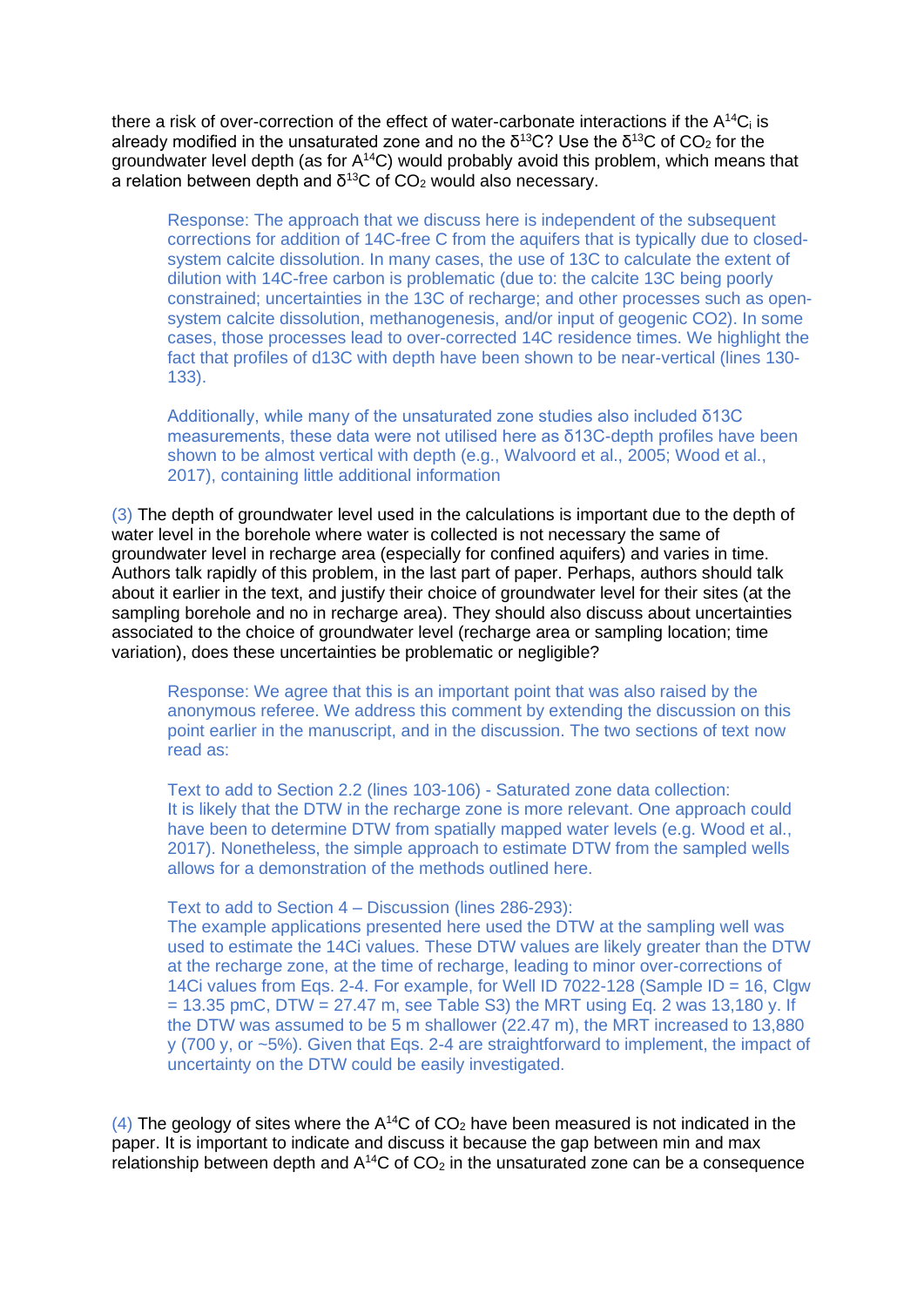of differences in geologic properties of aquifers (porous aquifer, fractured aquifer, presence or not of carbonate minerals…).

Response: An additional column "Geological description of site" has been added to Table 1 to provide descriptions of geology from unsaturated zone <sup>14</sup>C sites.

#### Specific comments L96-103 see general comment N°3

Response: As per comment (3) above, we provided additional discussion to justify this reason why this decision was made, and its potential implications. See comment addressing comment (3) for details.

# L105-109 More details about the method or a reference where details are given, would be interesting.

Response: Additional explanation that the fitting approach has been added. The approach used determined two unknowns a and b in the equation Cluz =  $a \exp(bz)$ . The updated explanation is now on lines 110-112:

The unsaturated zone sample depth-14Cuz relationship was produced by fitting the 14Cuz and sample depth data (Table S1) using the curve\_fit function in the scipy.optimize library and the nominal values function from the uncertainties.unumpy libraries in Python. The curve fitting approach was used to determine the coefficients a and b in the equation  $Cluz = a exp(bz)$ . This approach also was used to find the best fit to the data, as well as to produce upper and lower bounds on the best fit relationship based on the standard deviation of the observed data.

L124-125 I don't understand the link between small size of sample and the fact to not take into account the sampling year. Year-to-year variability can exist regardless of the sample size.

Response: We agree that the sentence appears unclear. The goal of the paragraph was to highlight that accounting for the complex input function to groundwater (related to, but not the same as in the atmosphere) is challenging. An option could have been to produce multiple lines of best fit for time periods, for example (i.e. each line would be informed by less data).

We rephrased the sentence to focus on the challenge of incorporating the complex input function. This change was made on lines 128-130:

Owing to the abovementioned complexities, the sample date was not taken into account in the fitting process.

## L216-225 you should also compare the results of min or max relationship with the calculation using the  $A^{14}C_i$  equal to 100pMC and discuss it.

Response: To ensure that figures were legible, the approach taken in the original submission was to (1) show corrected (mean, i.e. Eq. 2 to determine 14Ci) vs. uncorrected mean residence times (Figure 3), and then to show the min (Eq. 4), mean (Eq. 2) and max (Eq. 2) results. Our preference is to retain the plots as presented. No change made.

L235-236 More information could be provided on the construction of the envelopes on the figure 5, especially what do you mean by « variety of flow geometry » ?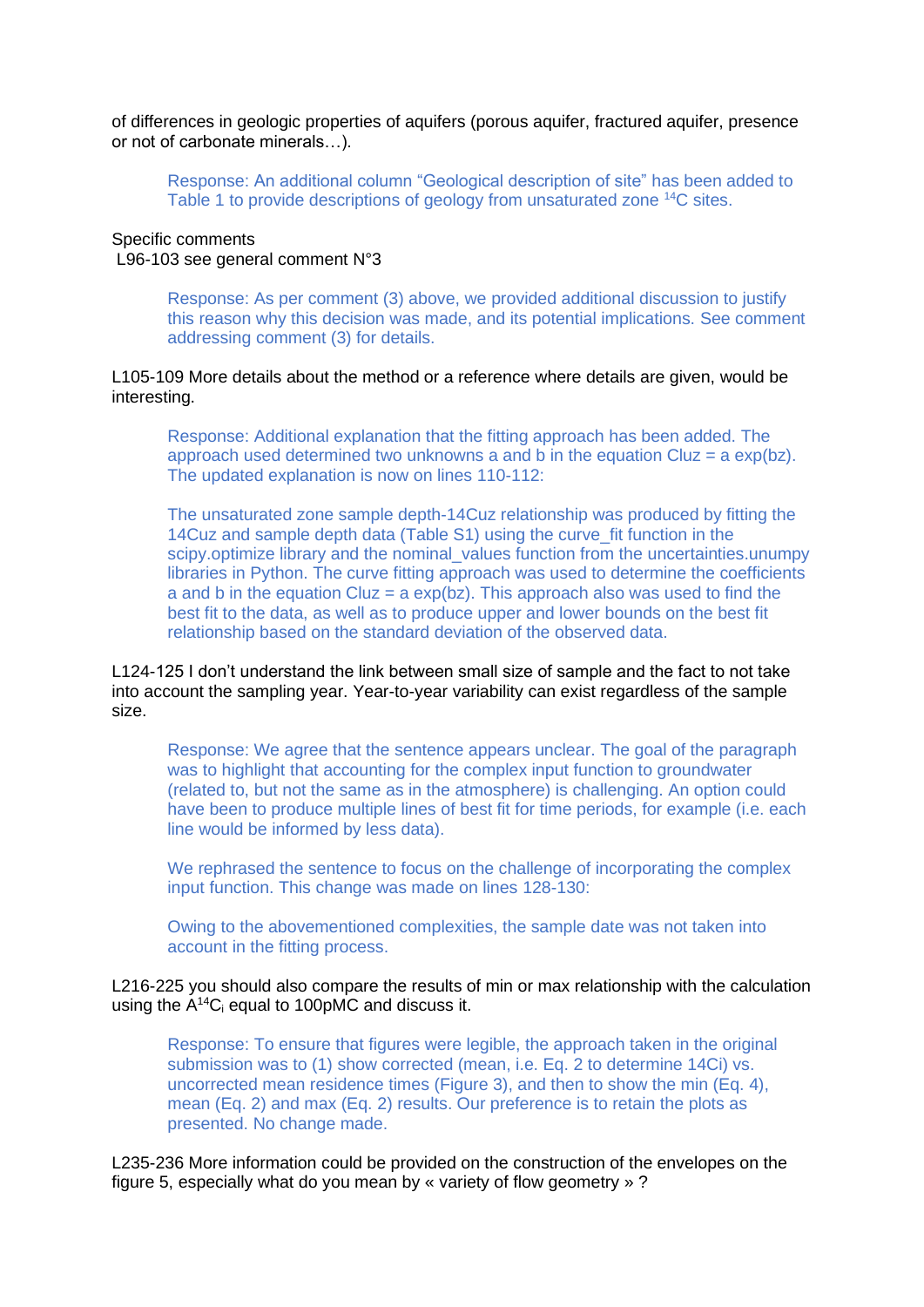Response: The envelopes in Fig. 5 were constructed following Cartwright (2017; doi: 10.1016/j.jhydrol.2017.10.053) using a range of lumped parameter models that relate the 14C and 3H activities of groundwater with different mean residence times to the input function of these tracers. The input functions are those appropriate to southeast Australia and the exponential piston flow and dispersion models were used to create the envelopes. Text has been added to highlight this point on lines 249-250:

(i.e. using the exponential piston flow, and dispersion models, see Cartwright et al., 2017),

L239-242 (and fig 5): Is it possible to differentiate the samples Iving to the right due to a mixing between young and old water and the samples lying to the right due to an A<sup>14</sup>C<sub>i</sub> different from 100pMC?

Response: That would be the case if a uniform A0 of 100 pMC were used. However, the curves on Fig. 5 were constructed using an input function based on the variation of 14C in the atmosphere (McCormac et al, 2004m, doi: https://doi.org/10.1017/S0033822200033014.). Samples lying to the RHS of the curves have probably undergone mixing. Samples to the LHS would be overcorrected (i.e. their A14C is too high: e.g. Cartwright et al., 2013, doi: 10.1016/j.apgeochem.2012.10.023).

The comment on data that lie to the right was already included in the manuscript. Observations on the data that lie to the left was added, with a reference to a paper by Cartwright et al. 2013 for readers who wish to read further. New text reads (on line 259-260):

Samples to the left are likely over-corrected, whereby 14Ci values are too high (e.g., see Cartwright et al., 2013).

#### L265-266 see general comments N°3

Response: The point of the sentence identified was to highlight that the excluded data from the Yucca site was generally very deep. The water levels in the wells used in our manuscript was generally very shallow (and the water levels in the recharge zone would be shallower still). We clarify this point in the revised manuscript, lines 270-274:

The exclusion of the (generally deep) Yucca Mountain data in the generation of the DTW-correction relationships had only a minor influence on the interpretations of MRTs in the Limestone Coast and Ovens/ Goulburn-Broken catchments (Figs. 3, 4), owing to the depths to the water table at the time of sampling. This observation would hold even in the case where DTW values from the recharge zone, rather than sampling wells were used.

Caption of figure 6 : You talk about  $A_0$  whereas you use  $A_i$  in the text. Does  $A_0$  correspond to  $qA_i$ ? Why do you not use  $A_i$  in the figure 6 in order to show only the role of the unsaturated zone ? Have the depths indicated on the second x-axis been calculated for  $q = 1$ ? it should be specified.

Response: Yes, A0 referred to <sup>14</sup>Ciq (i.e. qAi using your notation). Caption now reads as: